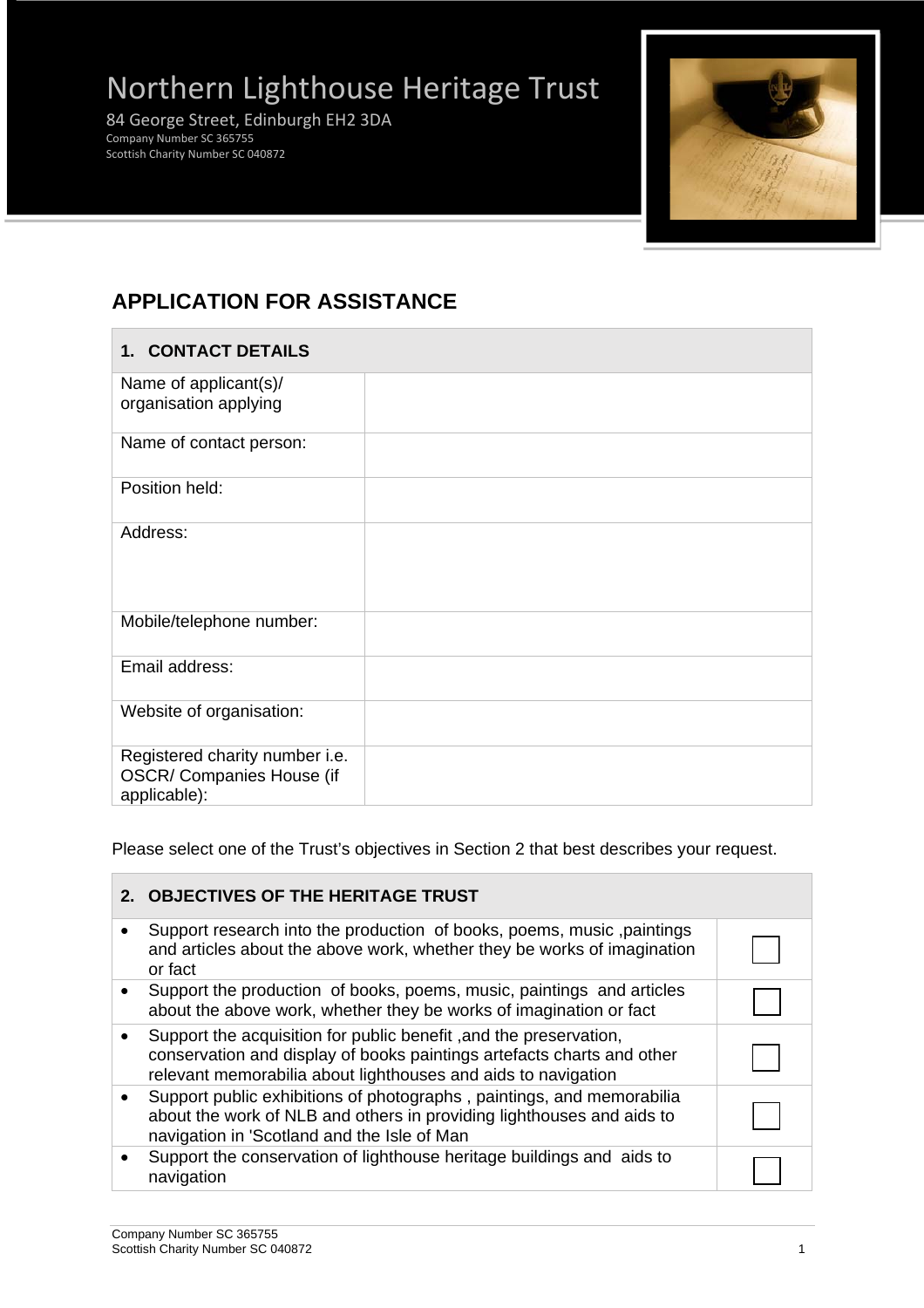| Support publication of packs for schools dealing with the history of<br>lighthouses, the importance of the Scottish contribution to the<br>development of lighthouses round the world, and the lives of those who<br>worked for NLB and of their families down the years. |  |
|---------------------------------------------------------------------------------------------------------------------------------------------------------------------------------------------------------------------------------------------------------------------------|--|
| Encouraging local children to have knowledge and understanding about<br>their "local" lighthouse and those who worked and lived there.                                                                                                                                    |  |
| Support and maintain a network of friends or associates of the Trust<br>based on former employees and families of employees of the Northern<br>Lighthouse Board.                                                                                                          |  |
| Through the network of friends or associates, to retain that history through<br>writings and recordings and contributions from them of artefacts, letters<br>and photographs.                                                                                             |  |
| Promote scholarship and research into such history and thereby help<br>promote the other activities of the Trust.                                                                                                                                                         |  |
|                                                                                                                                                                                                                                                                           |  |

Please explain what your project is and how it can help the Trust to achieve the selected objectives. Give an indication of timescales and total cost and what assistance you are looking for

## **3. ABOUT YOU**

Description of the main purpose of your activities and if a charity what the charitable objectives are : If applicable enclose a copy of the most recent annual report and/or business plan

## **4. ASSISTANCE REQUESTED**

| Description of assistance<br>being requested and timescale                                                                     |  |
|--------------------------------------------------------------------------------------------------------------------------------|--|
| If you have requested<br>assistance from any other<br>organisation please provide<br>details of the request and the<br>outcome |  |